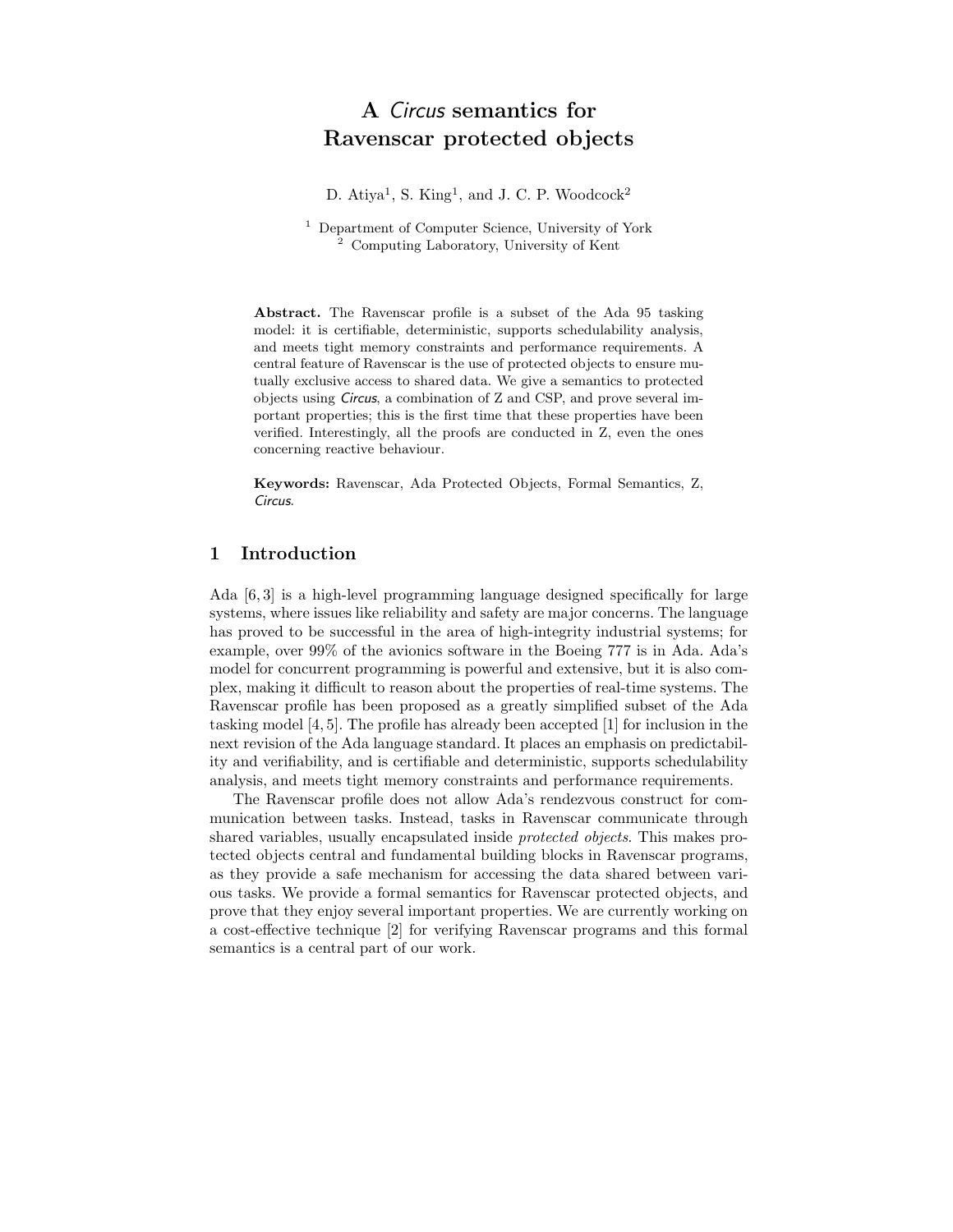The rest of this paper is organised as follows. Section 2 provides a brief, informal account of Ravenscar protected objects; Section 3 then gives a description of *Circus*, which is used to provide their formal model. Sections 4 and 5 contain the semantics and proofs of desired properties. Finally, Section 6 draws conclusions and discusses related work. We show that, although the motivation for providing a formal semantics for Ravenscar protected objects is a specialised one, the results are of general interest in the area of verifying concurrent programs.

# **2 Ravenscar protected objects**

Ada protected objects [3, 6, 16] provide a mechanism for asynchronous communication between tasks over shared variables. The declaration of an Ada protected object comprises two main parts: the private data to be shared between the communicating tasks, and an interface of operations for accessing that data. The data encapsulated within a protected object can be accessed only through the interface provided by that object. It is guaranteed that the operations are executed in a manner that ensures mutual exclusion while the data is updated [6].

There are three kinds of interface operations: *protected functions*, *protected procedures*, and *protected entries*. Whilst protected functions provide concurrent read-only access, protected procedures and protected entries provide mutually exclusive read/write access to the data encapsulated in a protected object. Also, calls to protected functions are executed in mutual exclusion with calls to protected procedures/entries. Thus, at any moment, the protected object is in exactly one of the following states:

- 1. No calls are executing.
- 2. Only protected function calls are executing.
- 3. Only one call is executing, either a protected procedure or a protected entry.

An entry call is guarded by a boolean-valued *barrier*. If a protected entry call is made when the barrier is false, then the call is suspended, even if there are no function or procedure calls currently executing inside the protected object. The suspended task goes into the *entry queue*, to wait until the barrier is true and there are no calls are currently executing. All barriers get re-evaluated after the execution of any procedure or entry call [6, Chapter 7]. Thus, entry barriers can be used to provide conditional synchronisation between tasks accessing the protected object. For example, if the data encapsulated inside the protected object is an array, then one can use entry barriers to state that a read (write) cannot be performed when the array is empty (full).

To help provide a concrete view of the discussion above, Figure 1 presents an Ada protected object that encapsulates an integer variable. The encapsulated variable can be accessed only through the protected function *Read*, which returns the current value, and the protected procedure *Write*, which assigns a new value. Many tasks could be concurrently executing *Read* calls; however, if one task is actively executing a *Write* call, then no other task can concurrently execute either a *Read* or a *Write* call until the current task has finished.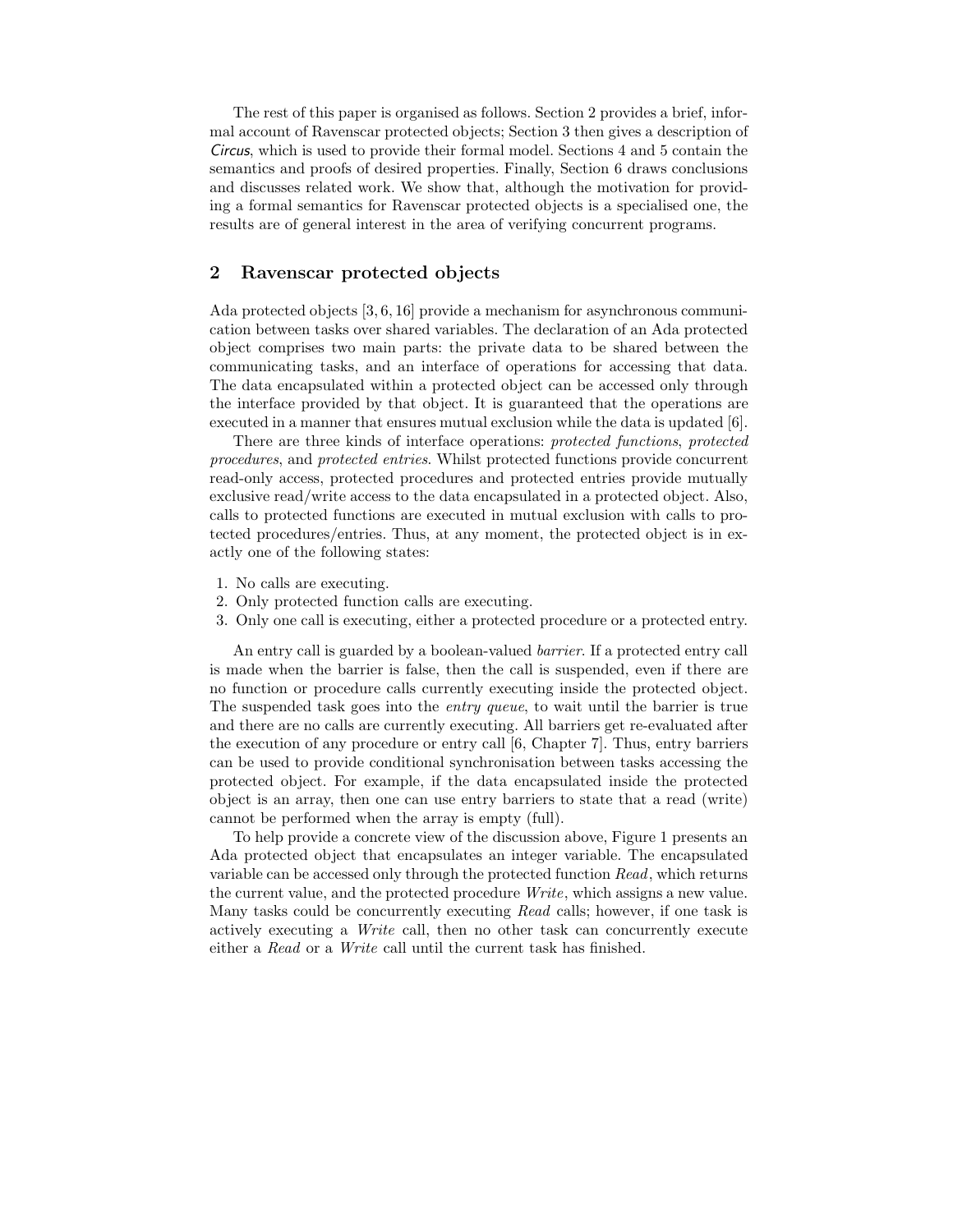```
- – A protected object containing an integer variable
protected pInteger is
    function Read return INTEGER;
    procedure Write (data : in INTEGER);
    private
         d : INTEGER;
end pInteger;
protected body pInteger is
    function Read return INTEGER is
    begin
         return d;
    end Read;
    procedureWrite (data : in INTEGER) is
    begin
         d := data;
    end Write;
end pInteger;
```
**Fig. 1.** An example of a protected integer variable

The designers of the Ravenscar profile chose protected objects as the only mechanism for communication between tasks, in order to improve schedulability analysis [5]; they also imposed a number of other restrictions, in order to meet various design requirements, such as determinism. Many of these restrictions are syntactic; for example, Ravenscar does not permit declaration of protected objects local to subprograms, tasks, or other protected objects. The discussion of such restrictions is not relevant in this paper; rather, we are interested in the restrictions imposed on the functional aspects of protected objects, which can be summarised as follows:

- **R1:** A protected object can have at most one entry.
- **R2:** No more than one task may queue on an entry at any time.
- **R3:** The barrier must be either static or the value of a component.
- **R4:** Like in Ada, potentially blocking *operations* are not allowed.

An application could further restrict **R2** so that only one task is able to call each protected entry [5]. We adopt the strong version of **R2**, as a static check could be provided for it. Thus, at most one task can be associated with the protected entry of a protected object and this task can then be determined statically at compile time. In **R4**, the profile prohibits the presence of entry call statements inside the body of any protected operation, as the execution of that operation could then block.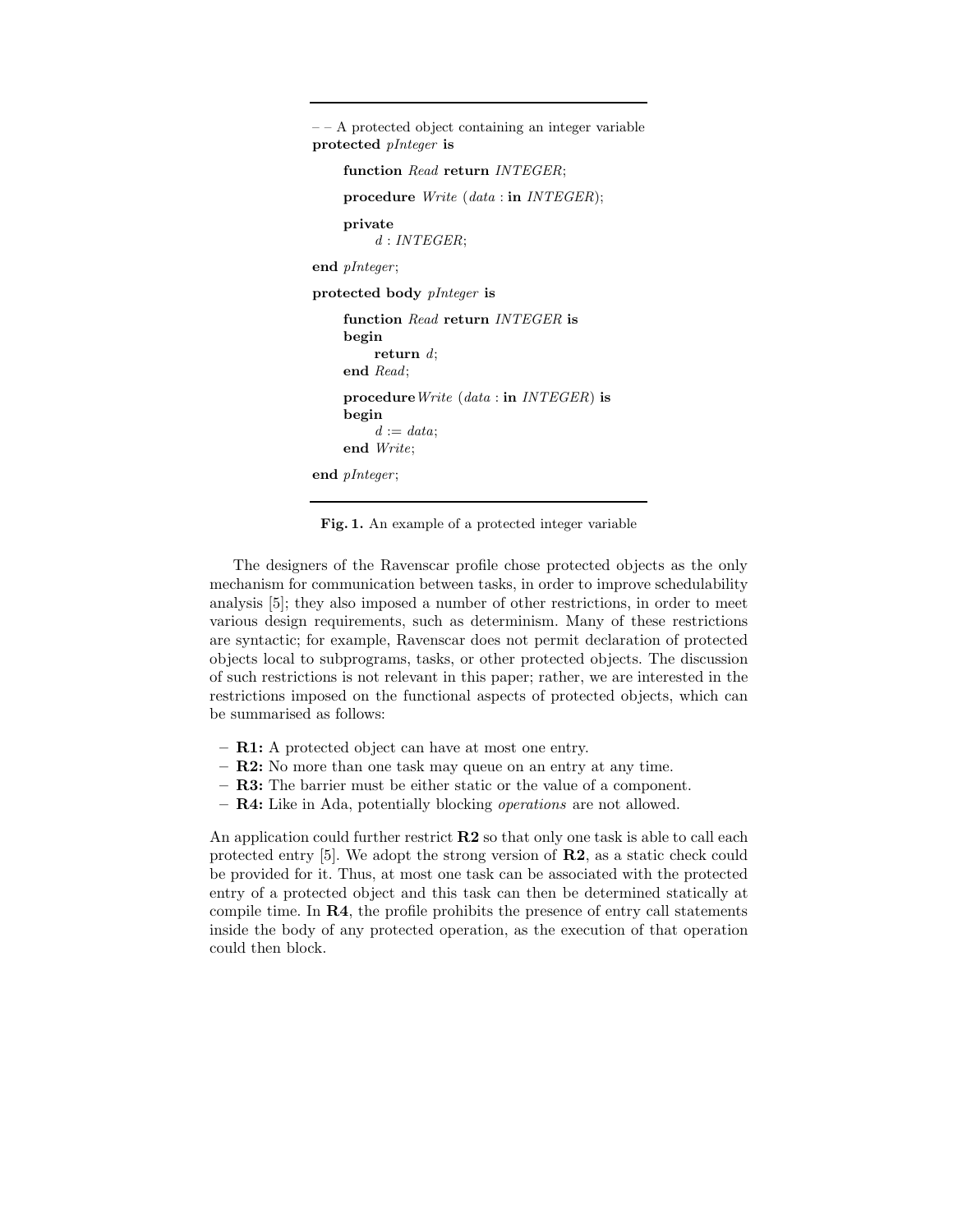Section 4 provides a formal model in *Circus* of Ravenscar protected objects; for those not familiar with the language, the next section describes *Circus*.

## **3 Circus**

*Circus* is a unified programming language that combines Z [13, 25] and CSP [11, 19] constructs, together with specification statements [17] and guarded commands [9]. With Z and CSP integrated into the language, *Circus* can be used to describe both the state-oriented and the behavioural aspects of concurrent systems. Though there are several other examples of combining Z and CSP in the literature (see, for example, the survey in [10]), *Circus* distinguishes itself by a theory of refinement [7, 8, 21] for the derivation of programs from their specifications in a calculational style like Morgan's [18]. The formal semantics of *Circus* [24] is based on unifying theories of programming (UTP) [12], as well as various laws for refining [8] specifications into designs and code.

A *Circus* program is a sequence of:

- **–** *Z paragraphs:* declaring the types, global constants, and other data structures used by the processes defined in the program.
- **–** *Channel definitions:* declaring typed channels through which processes can communicate or synchronise.
- **–** *Process definitions:* declaring encapsulated state and reactive behaviour.

In its simplest form, a process definition is a sequence of Z paragraphs describing the internal state, and a sequence of actions (defined in terms of Z schemas, CSP operators, and guarded commands) describing the possible interaction between the process and its environment. In more sophisticated forms, a process may be defined in terms of combinations of other processes using the operators of CSP.

*Example:* We use *Circus* to model a simple bank account that stores the account balance and provides four ways of interacting with the outside world:

- **–** Initialise the balance and overdraft facility.
- **–** Credit the account.
- **–** Debit the account.
- **–** Request the account balance and funds available.

Figure 2 contains the *Circus* program. Interaction with the outside world is through the four channels: *init*, *cred*, *deb*, and *bal*. The encapsulated state has three components: the account *balance* (which may be negative), the permitted overdraft (a non-negative value), and the funds available (invariantly, the sum of the balance and the overdraft). A further state invariant requires that the funds be non-negative too, so that the balance hasn't exceeded the overdraft facility. Thus, a legitimate state may have a *balance* of -£450, and an *overdraft* of £1,000; this implies that *funds* is set to £550, which satisfies the required constraint.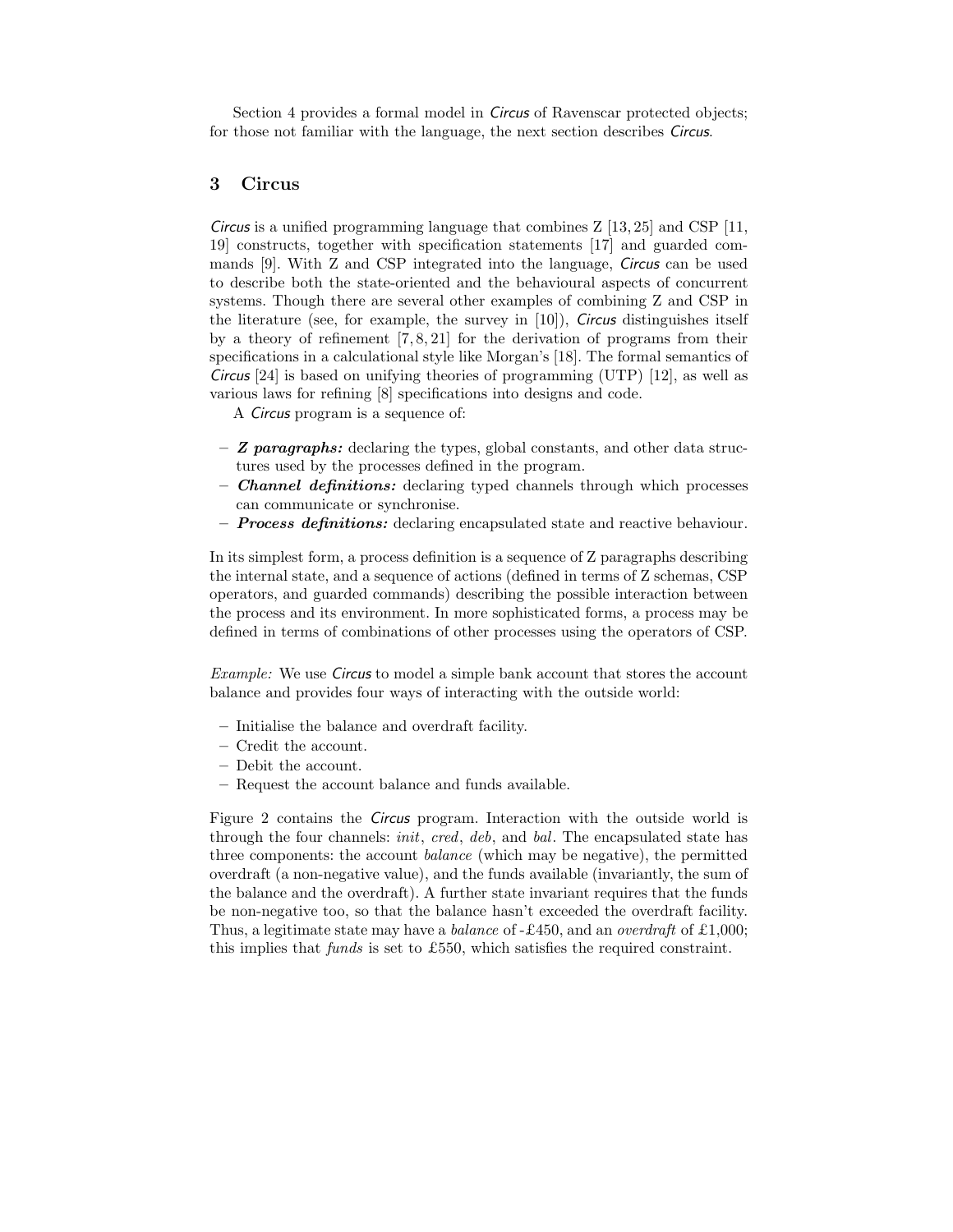**channel** *init*, *bal* :  $\mathbb{Z} \times \mathbb{N}$ ; *cred, deb* :  $\mathbb{N}$ 

**process**  $BankAccount \nightharpoonup$  **begin** 

```
AccountState \cong [balance, funds : \mathbb{Z}; overdraft : \mathbb{N} | funds = overdraft + balance \ge 0]InitAccountState \hat{=} [AccountState'; d?, o? : N | balance' = d? ∧ overdraft' = o?]
      Credit \hat{\equiv} \, credit \, 2 \, value \rightarrow balance := balance + valueDeduct \hat{=} (amount : \mathbb{N} \cdot \text{amount} \leq \text{ funds} \& \text{ balance} := \text{balance} - \text{amount})
      Debit \,\,\widehat{=} \,\, deb ? \,\,value \rightarrow Deduct(value)CheckBalance \cong bal! (balance, funds) \rightarrow Skip• ( init ? (d, o) \rightarrow InitAccountState; ( \mu X \bullet ( Credit \Box Debit \Box CheckBalance ); X ) )
end
```


The external behaviour of this process is given by the *main action*

 $init$ ?  $(d, o) \rightarrow InitAccountState;$  $\mu X \bullet (Credit \Box Debit \Box CheckBalance); X$ 

This depends on the definition of four auxiliary actions, each defined within the body of *BankAccount*. First the account is initialised with a communication of the variables *d* and *o* through the channel *init*. Following the communication, the schema action *InitAccountState* is executed; this specifies that *balance* is assigned the value of *d*, and *overdraft* the value of *o*. This is followed by a nonterminating loop that repeatedly offers the external choice between three actions. The *Credit* action inputs a natural number *value* through the *cred* channel and then adds this to the *balance*. The *Debit* action inputs a natural number *value* through the *deb* channel and then behaves as specified by *Deduct*(*value*). The parametrised action *Deduct* subtracts its argument from the *balance*, provided that there are enough *funds* to do this. Finally, *CheckBalance* outputs both the *balance* and *funds* available as a pair on the *bal* channel. □

## **4 Protected objects: a** *Circus* **model**

## **4.1 Global definitions**

Protected objects are used for interaction between tasks in a Ravenscar program. Tasks are drawn from the given set *TaskId*; by convention, there is a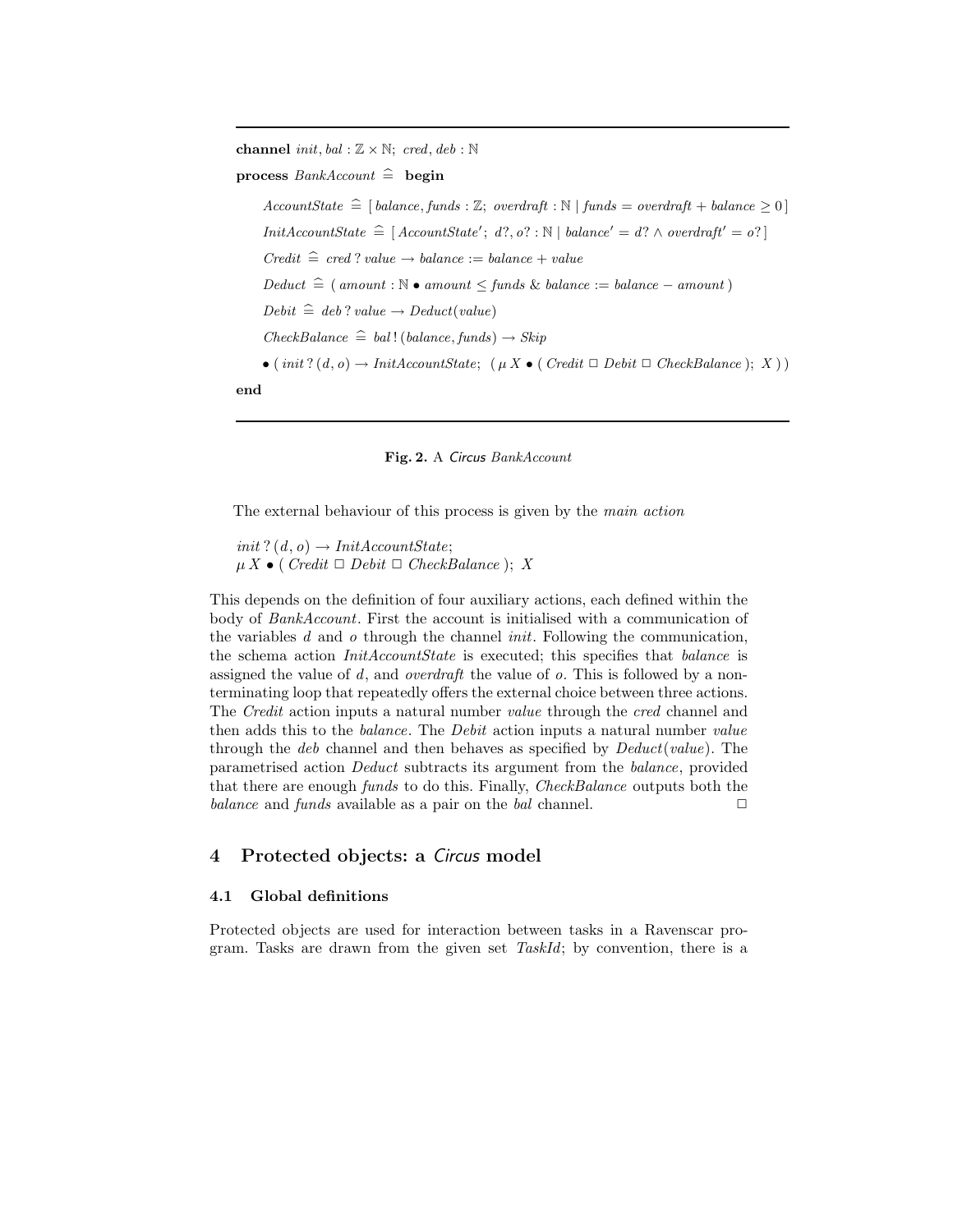distinguished identifier that is never used by any task.

$$
[\textit{TaskId}]
$$
  
\n
$$
\begin{array}{|c|c|c|}\n \hline null\_task: \textit{TaskId}; \textit{ValidTaskId}: \mathbb{P} \textit{TaskId} \\
 \hline \textit{ValidTaskId} = \textit{TaskId} \setminus \{null\_task\} \n\end{array}
$$

We model a protected object as a *Circus* process with nine channels, each corresponding to some interaction with its environment. The channel *read* (*write*) is used to communicate the events where a task issues a call to a protected function (procedure). If the entry task issues a call to the protected-object entry, and the barrier is true and no other task is accessing the object, then the entry task can gain access; this is modelled by a communication overthe *enter* channel. Otherwise, the entry task must *wait*. If at some later point, the barrier becomes true and there are no tasks accessing the object, then the waiting entry task may *start*. An event on the channel *leave* corresponds to a task leaving the object. Changes in the state of the barrier are signalled through the *update bar* channel, after the execution of a protected procedure or the protected entry. Finally, the channels *get* and *put* are used for accessing and updating the protected object's data.

**channel** *read*, *write*, *enter* , *wait*, *start*, *leave* : *ValidTaskId* **channel**  $[T] \nupdate\_bar : T \times Boolean; get, put : ValidTaskId \times T$ 

Every communication between the protected object and a task requires the task's identity as part of the event; in each case, the *null\_task* is excluded. Our model of the protected object is generic, in that we parametrise the type of the data being encapsulated. As a consequence, the channels *get* and *put* are also defined generically.

**process**  $PO \cong [T]$  **begin** 

In the next section, we describe the state of a protected object.

#### **4.2 Process state**

There are six components in the state of a protected object.

- **–** The data encapsulated, *data*, of type *T*.
- The entry task's identifier, *entry\_task*. If this is the *null\_task*, then no entry call is possible.
- **–** The current value of the boolean entry barrier, *barrier* .
- **–** A boolean flag that is true exactly when the entry task is *waiting*.
- **–** The set of *readers*, those tasks currently actively executing a function call.
- **–** The set of *writers*, those tasks currently actively executing a procedure or an entry call.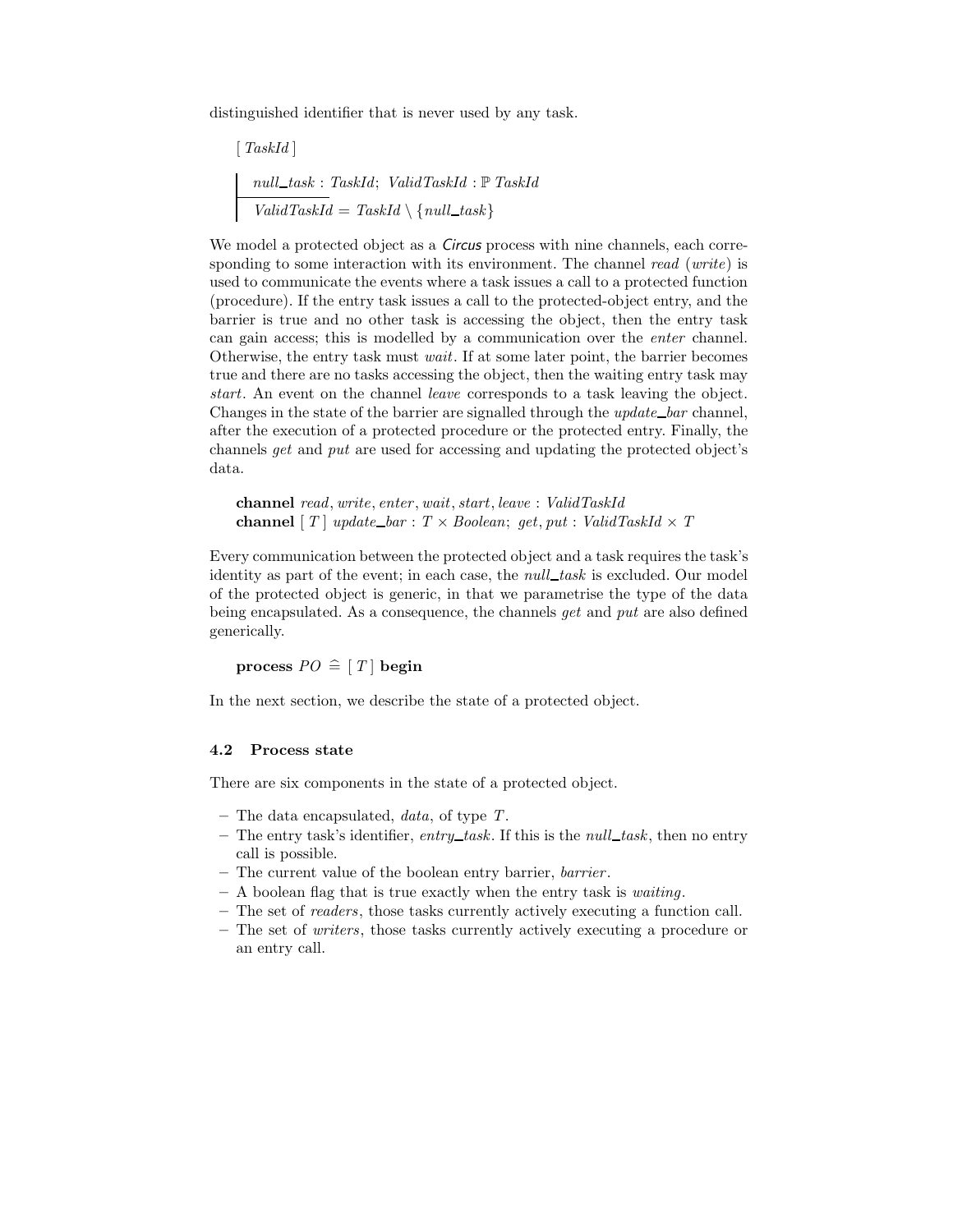Both sets must be finite and contain only valid task identifiers. As usual, we use *Circus*'s boolean values as though they were predicates.

There are three further state invariants.

- **–** Reading and writing are mutually exclusive.
- **–** There must be no more than one writer.
- **–** If the entry task is waiting, then it can neither be the *null task* nora reader or writer.

The declaration and invariants are collected into a schema describing the state of the process.

*POState data* : *T entry task* : *TaskId barrier* , *waiting* : *Boolean readers*, *writers* : F *ValidTaskId*  $readers \neq \emptyset \Rightarrow writers = \emptyset$  $#writes < 1$  $wating \Rightarrow entry\_task \neq null\_task \land entry\_task \notin readers \cup writers$ 

The invariant that readers and writers be mutually exclusive is captured in our model by requiring that, if there are any *readers*, then there must be no *writers*. Note that this also requires as a consequence (its contrapositive), that, if there are any *writers*, then there must be no *readers*.

#### **4.3 Process actions**

A protected object in its initial state has no waiting entry task and no readers or writers; its data, entry task identifier, and barrier must be given initial values.

| <i>InitPOState</i> .                                                            |
|---------------------------------------------------------------------------------|
| POState'                                                                        |
| d? : T                                                                          |
| $t$ ? : TaskId                                                                  |
| $b$ ?: Boolean                                                                  |
|                                                                                 |
| $data' = d? \wedge barrier' = b? \wedge entry\_task' = t?$                      |
| $\neg \textit{waiting'} \land \textit{readers'} = \textit{writes'} = \emptyset$ |
|                                                                                 |

1. When a task issues a function call, it may become a reader within the protected object; this is signalled by the communication of the task's identifier over the *read* channel. This event is permitted if there are no writers, and no waiting entry task with an open barrier.

```
BecauseReader \congwriters = \emptyset ∧ ¬ (barrier ∧ waiting) &
             read ? t : ValidTaskId \setminus (({entry\_task} \leq waiting \triangleright \emptyset) \cup readers) \rightarrowreaders := readers \cup \{t\}
```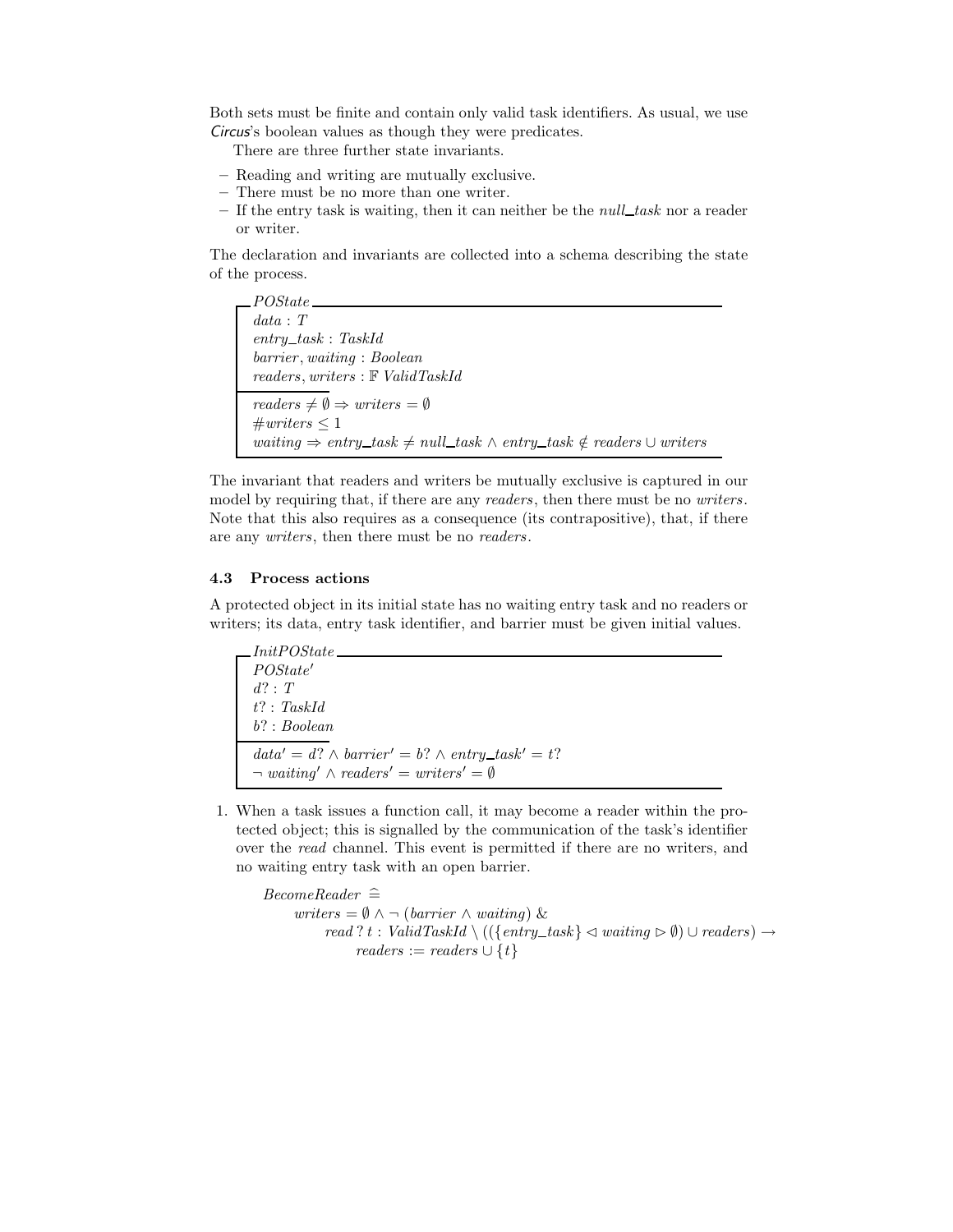Only valid task identifiers are candidates for becoming a reader; moreover, if the entry task is waiting, then it cannot also become a reader.

2. When a task issues a procedure call, it may become a writer within the protected object; this is signalled by the communication of the task's identifier over the *write* channel. This event is permitted if there are no readers or writers, and no waiting entry task with an open barrier.

```
BecomeWriter \hat{=}readers ∪ writers = \emptyset \land \neg (barrier ∧ waiting) &
              write ? t : ValidTaskId \setminus (\{entry\_task\} \triangleleft waiting \triangleright \emptyset) \rightarrowwriters := \{t\}
```
Only valid task identifiers are candidates for becoming a writer; moreover, if the entry task is waiting, then it cannot also become a writer.

- 3. When the entry task issues the protected entry call, it may become a writer orit may have to wait, depending on the *barrier* . In both cases, there must be no readers or writers, and the entry task must not be already waiting.
	- (a) If the barrier is open, then the entry task may enter the object; this is signalled by the event *enter* .*entry task*.

```
ETEnter \hat{=}readers ∪ writers = \emptyset ∧ barrier ∧ ¬ waiting &
           enter. entry\_task \rightarrowwriters := \{entry\_task\}
```
The entry task becomes the sole writer.

(b) If the barrier is closed, then the entry task must wait on the entry queue; this is signalled by the event *wait*.*entry task*.

> $ETWait \triangleq$ *readers* ∪ *writers* =  $\emptyset \land \neg$  *barrier*  $\land \neg$  *waiting* &  $wait.$ *entry*  $\_\$ *task*  $\rightarrow$  $$

The next action describes how the waiting entry task can proceed.

4. If the barrier is open, there are no readers or writers, and there is a waiting entry task, then it may become a writer.

 $ETStart \cong$ *readers* ∪ *writers* =  $\emptyset$  ∧ *barrier* ∧ *waiting* & *start*.*entry\_task*  $\rightarrow$  $writers, waiting := {entry\_task}$ , False

When the waiting task starts, it leaves the entry queue.

5. When an actively reading task completes its function call, it leaves the protected object; this is signalled by the communication of the task's identifier over the *leave* channel.

 $ReaderLeave \cong leave ? t : readers \rightarrow readers := readers \setminus \{t\}$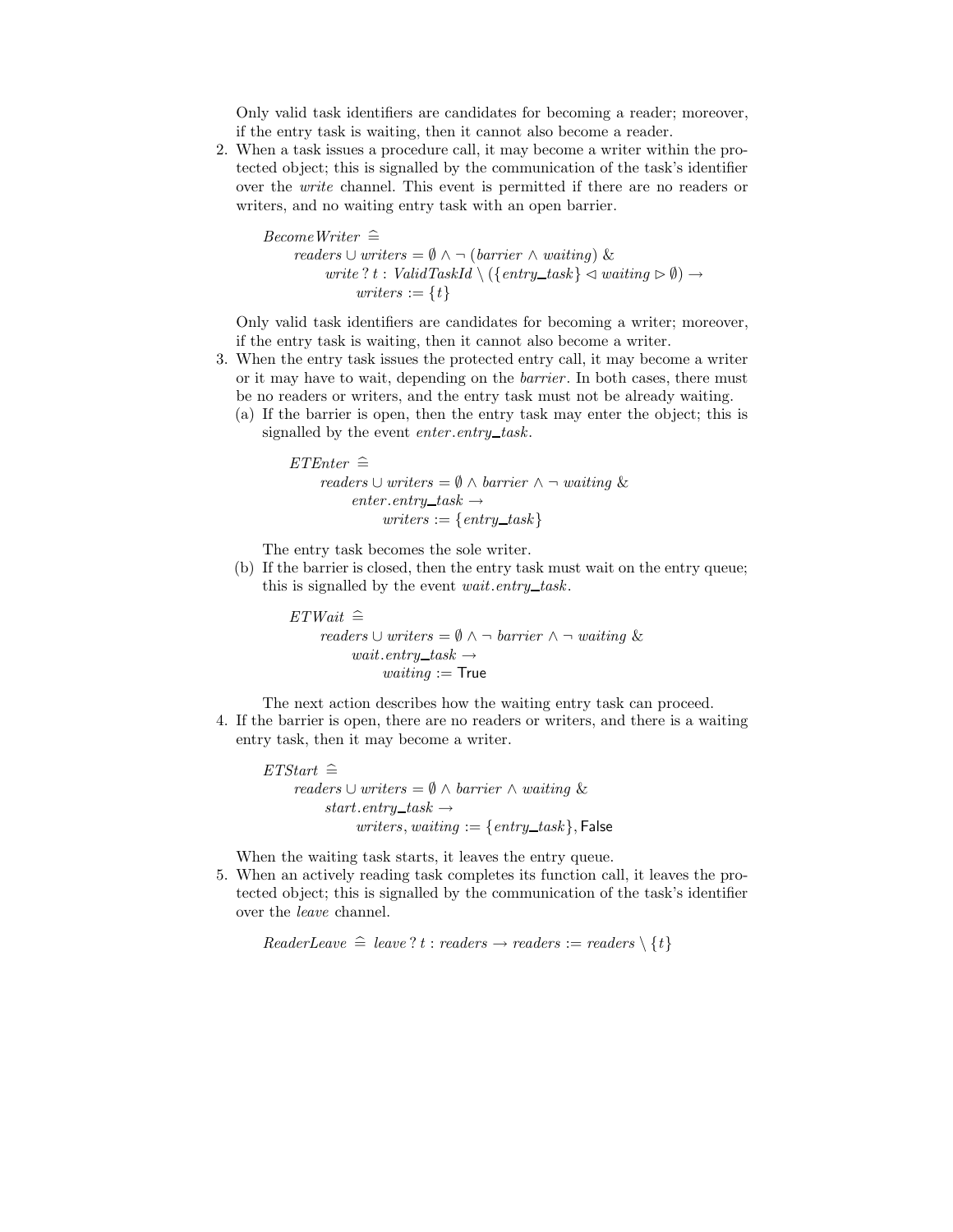6. When an actively writing task completes its procedure or entry call, it also leaves the protected object; this is signalled by the communication of the task's identifier over the *leave* channel.

 $WriterLeave \hat{=}$ *leave* ? *t* : *writers*  $\rightarrow$  *update\_bar* ! *data* ? *b*  $\rightarrow$  *writers*, *barrier* :=  $\emptyset$ , *b* 

The barrier may have changed as a result of the actions of the writer, so it must be updated.

7. Any of the tasks currently reading or writing may read the protected data; this is signalled by a communication on the *get* channel.

 $GetData \cong get ? t : (readers \cup writers) ! data \rightarrow Skip$ 

The state invariant ensures that, if there are tasks reading, then there are no tasks writing, and *vice versa*.

8. Any of the tasks currently writing may write to the protected object; this is signalled by a communication on the *put* channel.

 $PutData \triangleq put ? t : writers ? d : T \rightarrow data := d$ 

The state invariant ensures that, if a task is writing, then it is the sole writer.

The choice between actions (1–8) is offered repeatedly.

| $ReactiveBehavior \hat{=} \mu X \bullet (BecomeReader)$ |  |
|---------------------------------------------------------|--|
| $\Box$ Become Writer                                    |  |
| $\Box$ ETEnter                                          |  |
| $\Box$ ETWait                                           |  |
| $\Box$ ETStart                                          |  |
| $\Box$ ReaderLeave                                      |  |
| $\Box$ WriterLeave                                      |  |
| $\Box$ GetData                                          |  |
| $\Box$ PutData ); X                                     |  |
|                                                         |  |

The extensional behaviour of the process is given by its main action.

• *InitPOState*; *ReactiveBehaviour*

**end**

A useful check on the consistency of ourmodel is that the initial state exists.

#### **Theorem 1 (Consistency of protected object initial state).**

∃*POState* • *InitPOState*

*Proof* Each state component is fixed by an equality in InitPOState; these *expression trivially satisfy POState's invariant (by the one-point rule and prop* $e$ *erties of propositional calculus and set theory).*  $\square$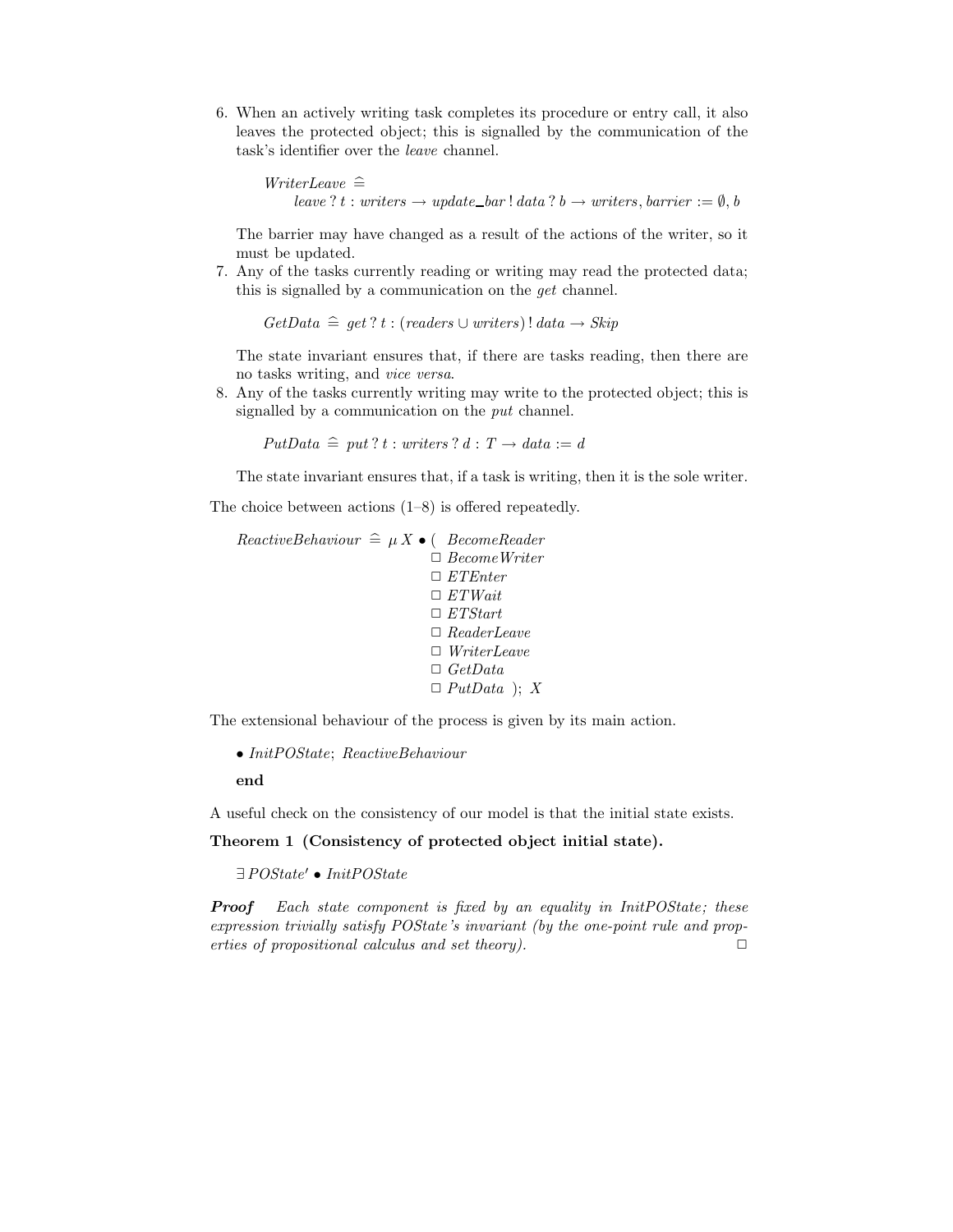## **5 The model exhibits the expected properties**

In this section we prove that our *Circus* model of Ravenscar protected objects is free from the risk of deadlock or divergence, and that its state invariants are preserved by its actions. To do this, we define a deadlock-free, livelock-free abstraction that has the same structure, and then prove that our model refines the abstraction.

Our abstract model has the same structure as before. The abstract model has the same state components, with the same types and invariants. It uses the same channels. It has similar actions, except that there are no guards, and state changes are unconstrained, provided the state invariant is maintained. Its main action is the repeated nondeterministic choice between its actions, following the initialisation of the state.

**process**  $APO \cong |T|$  **begin** 

| $\_\$                                                                                                |
|------------------------------------------------------------------------------------------------------|
| data: T                                                                                              |
| $entry\_task : TaskId$                                                                               |
| barrier, waiting: Boolean                                                                            |
| $readers, writers : \mathbb{F}$ ValidTaskId                                                          |
| $readers \neq \emptyset \Rightarrow writers = \emptyset$                                             |
| $\# writers < 1$                                                                                     |
| waiting $\Rightarrow$ entry_task $\neq$ null_task $\land$ entry_task $\notin$ readers $\cup$ writers |

 $Init APOState \cong [APOState'; d? : T; t? : TaskId; b? : Boolean]$ 

*ABecomeReader*  $\hat{=} \prod t$  : *ValidTaskId* • *read.t* → ∆*APOState* 

*ABecomeWriter*  $\hat{=} \prod t$  : *ValidTaskId* • *write.t* → ∆*APOState* 

 $AETER \nightharpoonup \prod t$  : *ValidTaskId* • *enter* .*t* → ∆*APOState* 

 $AETWait$   $\widehat{=} \prod t$  : *ValidTaskId* • *wait.t* → ∆*APOState* 

 $AETStart \nightharpoonup \prod t$ : *ValidTaskId* • *start*.*t* → ∆*APOState* 

*AReaderLeave* <sup>=</sup> *<sup>t</sup>* : *ValidTaskId* • *leave*.*<sup>t</sup>* <sup>→</sup> <sup>∆</sup>*APOState*

 $AWritereLawe \triangleq \prod t : ValidTaskId \bullet leave.t \rightarrow$ ( *d* : *T*; *b* : *Boolean* • *update bar* .*d*.*b* → ∆*APOState* )

*AGetData*  $\widehat{=} \prod t$  : *ValidTaskId*; *d* : *T*  $\bullet$  *get.t.d* → ∆*APOState* 

*APutData* <sup>=</sup> *<sup>t</sup>* : *ValidTaskId*; *<sup>d</sup>* : *<sup>T</sup>* • *put*.*t*.*<sup>d</sup>* <sup>→</sup> <sup>∆</sup>*APOState*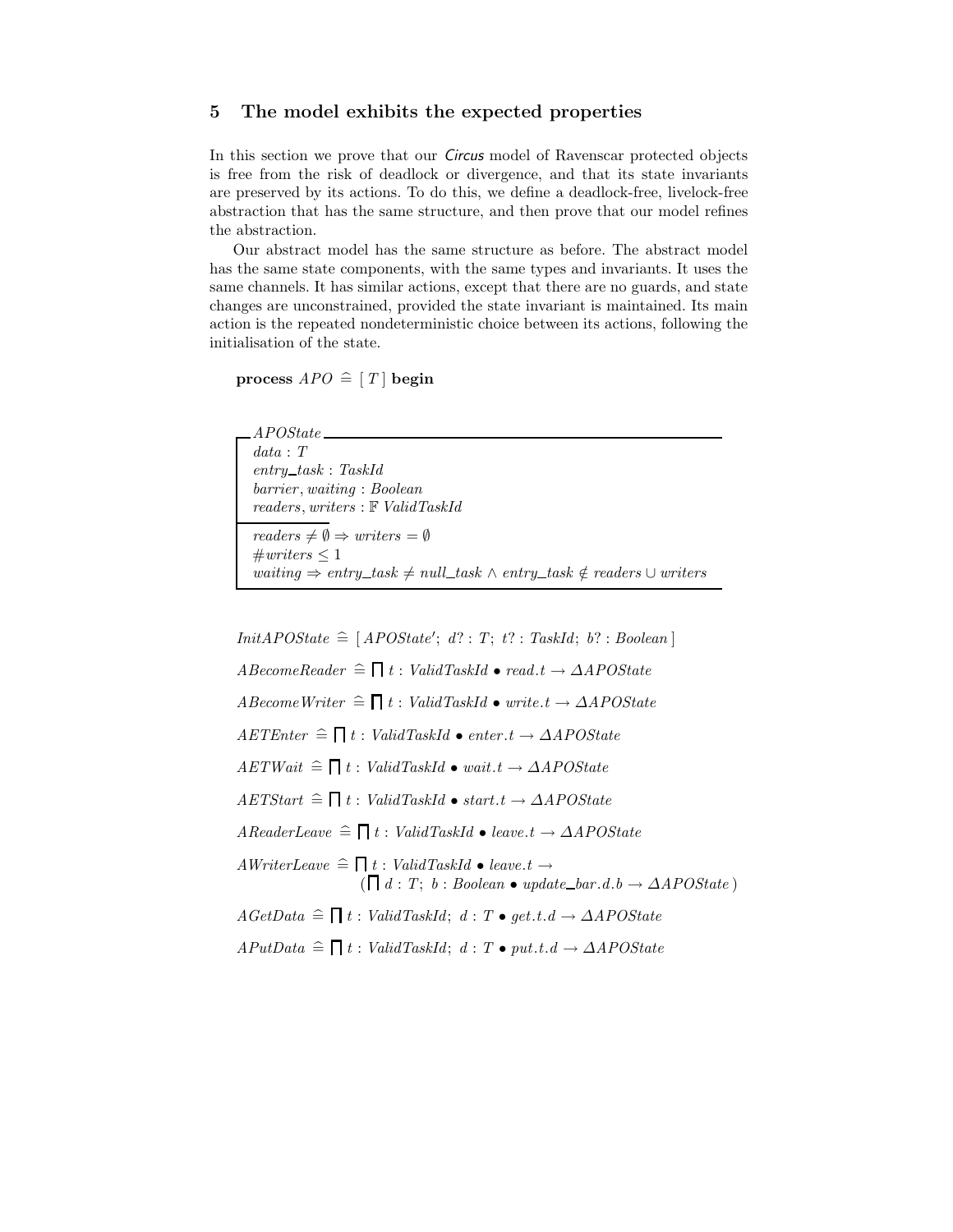$A$ *ReactiveBehaviour*  $\hat{=} \mu X \bullet (ABecomeReader)$  *ABecomeWriter AETEnter AETWait AETStart AReaderLeave AWriterLeave AGetData*  $\sqcap$  *APutData* ); *X* • *InitAPOState*; *AReactiveBehaviour*

**end**

**Theorem 2 (Abstraction total and non-stopping).** *If both ValidTaskId and T are nonempty, then the abstraction APO is both deadlock and livelockfree.*

*Proof There are eight conditions that are* sufficient *for a Circus process to be both deadlock and divergence-free:* 

- *1. It is sequential.*
- *2. It is free from hiding.*
- *3. It doesn't mention Stop or Chaos .*
- *4. All internal and external choices are over non-empty sets.*
- *5. Its channel types are non-empty.*
- *6. It local definitions are satisfiable.*
- *7. Its main action's initial state exists.*
- *8. Its actions are all total on the state.*

*Conditions (1)–(3) are satisfied syntactically. Conditions (4) and (5) are guaranteed by the provisos of the theorem. Condition (6) is trivially satisfied, since there are no local definitions. Condition (7) may be stated as*

∀ *d*? : *T*; *t*? : *TaskId*; *b*? : *Boolean* • ∃ *APOState* • *InitAPOState*

*Expanding the schemas, we must prove that*

∀ *d*? : *T*; *t*? : *TaskId*; *b*? : *Boolean* •  $\exists$   $data'$ :  $T$ ;  $entry\_task'$ :  $TaskId$ ;  $barrier'$ ,  $waiting'$ :  $Boolean$ ; *readers* , *writers* : F *ValidTaskId* •  $(readers' \neq \emptyset \Rightarrow writers' = \emptyset) \land$  $#writes' \leq 1 \wedge$  $(waiting' \Rightarrow entry\_task' \neq null\_task \land entry\_task' \notin readers' \cup writers')$ 

*which is true, since both T and TaskId are non-empty. Condition (8) follows trivially from the construction of the actions from the total, but arbitrary state change* ∆*APOState: all actions have true guards and never abort.* ✷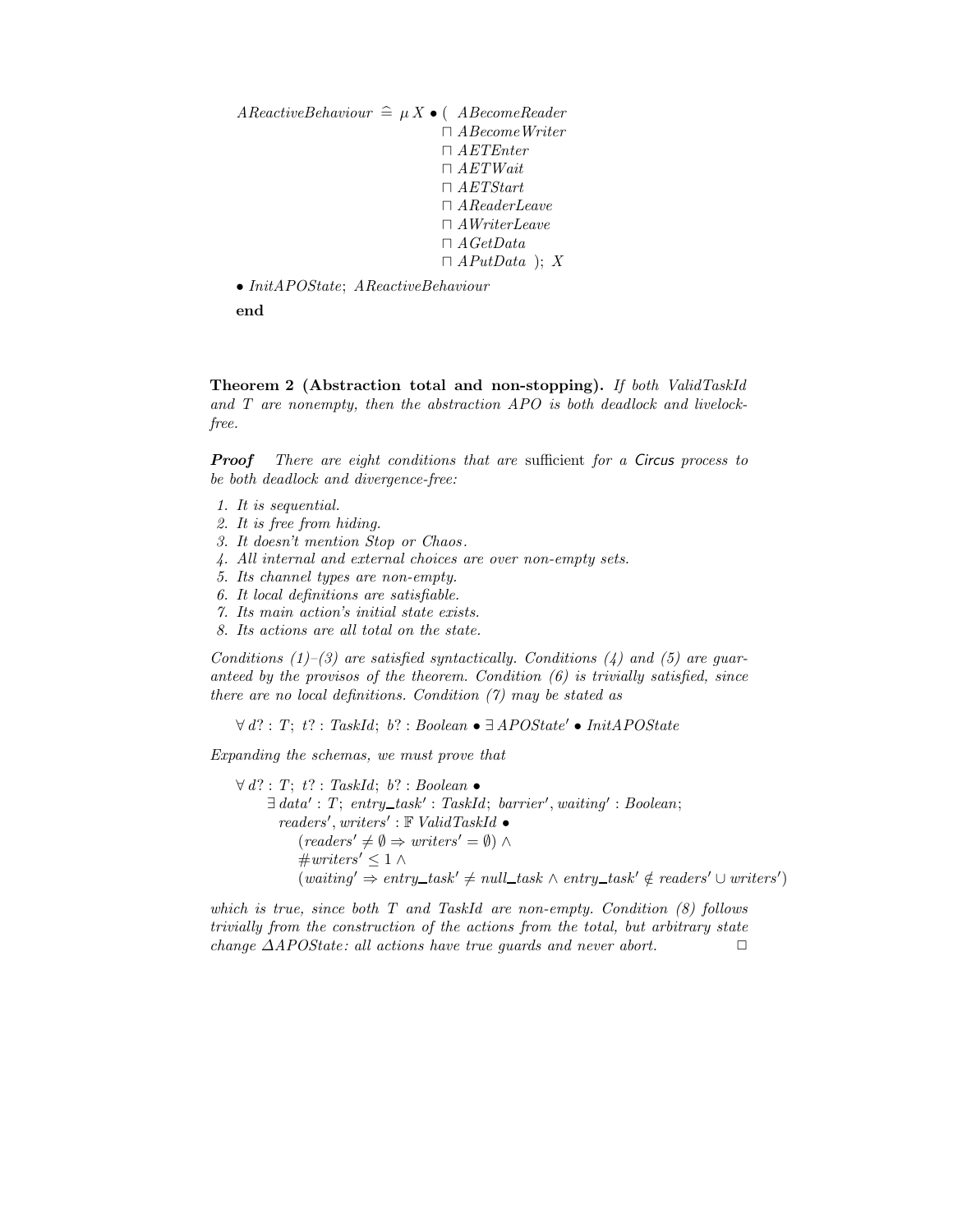Thus, if we can prove that *PO* is a refinement of *APO*, then we are sure that *PO* is also deadlock-free and divergence-free. Moreover, the main action of *PO* shall preserve the state invariants, otherwise the process would not be divergence-free. We state and prove that *PO* is a refinement of *APO* in Theorem 3, which will make use of the following three laws.

Law 1 is about the action refinement  $(\sqsubseteq_A,$  see [7]) of internal choices over a number of prefixed actions. Using this law, the internal choice can be transformed to an external choice over a number of guarded actions.

**Law 1 (Refine nondeterministic prefixed actions)** *Suppose, for*  $i \in I$ *, that*  $c_i$  *is a channel, that*  $S_i$  *and*  $T_i$  *are subsets of the communicable values over*  $c_i$ *, that*  $T_i$  *is non-empty, that*  $A_i$  *and*  $B_i$  *are actions over a common state, that*  $g_i$ *is a boolean-valued expression over the state, and that pre is an assertion about the state.*

 $\{pre\} \prod_i i : I \bullet (\prod x : T_i \bullet c_i.x \rightarrow A_i) \subseteq A \cup \prod_i i : I \bullet g_i \& c_i ? x : S_i \rightarrow B_i$ 

*provided*

*1.*  $pre \Rightarrow \bigvee i : I \bullet g_i \land S_i \neq \emptyset$ *2.* ∀ *i* : *I* •  $S_i$  ⊆  $T_i$ *3.*  $A_i \sqsubseteq_A B_i$ , for all  $i: I$ 

*There are two sources of nondeterminism in the abstract action: the choice between actions, and the choice between the value communicated; both of these become external choices, with certain alternatives excluded by the introduction of the guard and restricted range of input. The assertion* {*pre*} *is used to record the abstract action's precondition.* 

Law 2 applies to guarded prefixed actions. Simply, the law states that if the action does engage in a communication with its environment, then the guard  $(g)$  and the communicated value  $(x)$  are in scope for the that part of the action which follows the communication.

**Law 2 (Guarded, prefixed action assumption)** *Suppose that A is an action, g is a guard over A's state, c is a channel, and S is a subset of c's communicable values.*

$$
g \& c ? x : S \rightarrow A = g \& c ? x : S \rightarrow \{g \land x \in S\} A
$$

*Although state is encapsulated in processes, it is not encapsulated in actions; however, if there are parallel actions, then partitioning the state ensures that the assumption is safe.*  $\square$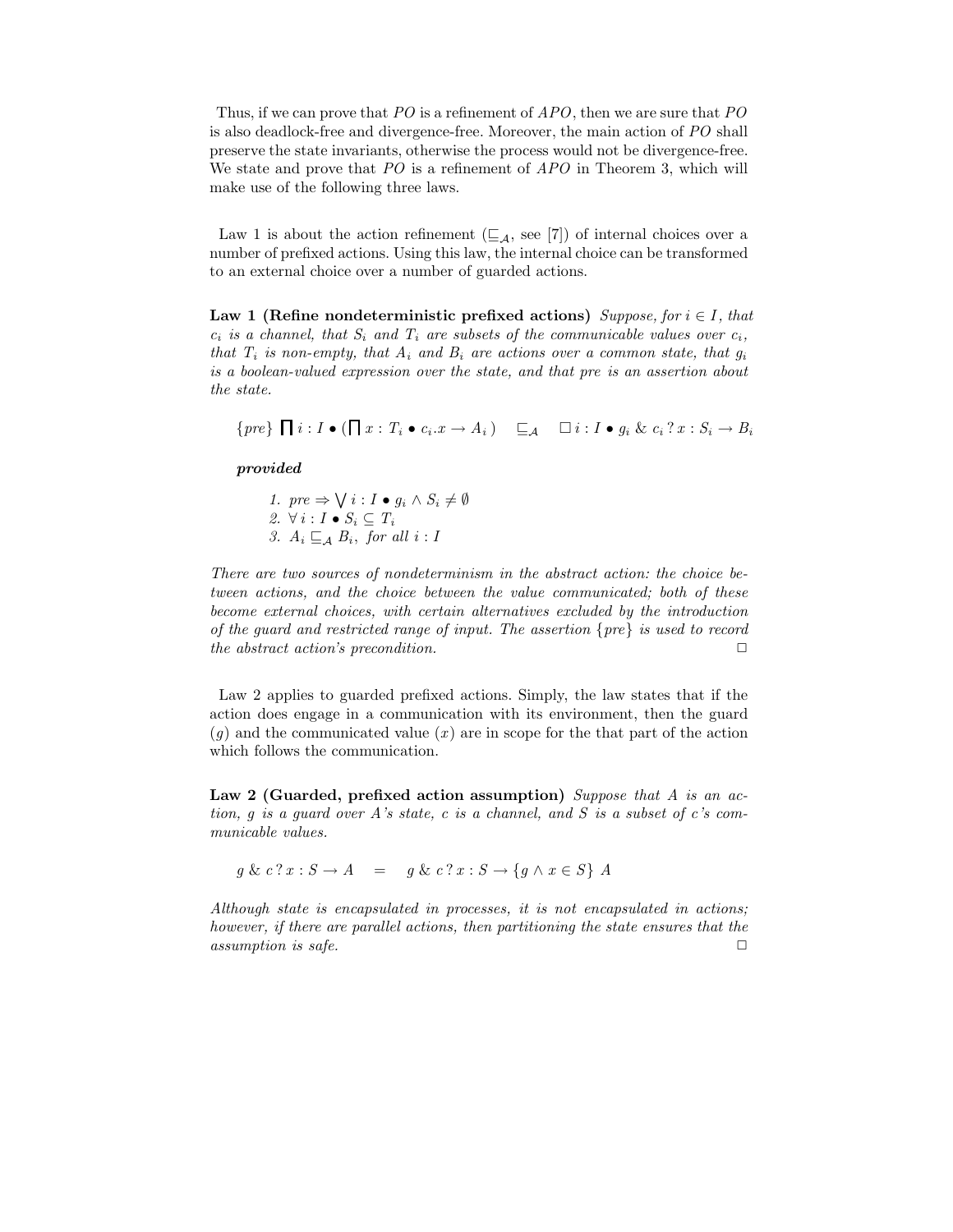Law 3 states the necessary conditions for the refinement of a schema operation into an assignment statement.

**Law 3 (Refine schema action to assignment)** *Suppose that Op is a schema action over a state with variables x and w, that e is an expression with the same type as x , and that pre is an assertion over the variables in scope.*

 $Op \subseteq_A \{pre\} x := e$ *provided*  $pre \wedge pre \mathcal{O}p \Rightarrow Op[x', w' := e, w]$ 

*The notation*  $S[y := f]$  *denotes the predicate*  $S$ *, with*  $f$  *systematically substituted for y.* 

Now, we will show that ourmodel of Ravenscarprotected object *PO* is deadlockfree and divergence-free. To prove these properties for *APO* it was necessary to have  $T \neq \emptyset$  and *ValidTaskId*  $\neq \emptyset$ , see Theorem 2 above. For *PO*, however, we will need a slightly stronger proviso:  $T \neq \emptyset$ , and  $ValidTaskId \setminus \{entry\_task\} \neq \emptyset$ . That is, *T* is not empty, and there exist at least one valid task which is not the entry task.

**Theorem 3 (Protected object total and non-stopping).** *Provided that* TaskId  $\{$  *{entry\_task} has at least one element, and that PO is instantiated by a non-empty actual parameter, then PO is deadlock and livelock-free.*

*Proof* It is sufficient to show that APO  $\subseteq_{\mathcal{P}}$  PO. From [8], and since APO *and PO have the same state, this refinement holds provided that*

- *(a)*  $InitAPOState \sqsubseteq_{\mathcal{A}} IntPOState$
- *(b)* AReactiveBehaviour  $\mathcal{L}_A$  ReactiveBehaviour

*Proviso (a) follows from Theorem 1. We also know that*  $\sqsubseteq_A$  *distributes through recursion. Thus, to prove Proviso (b), it is sufficient to show that*

 $( \textit{ABecomeReader} \sqcap \ldots \sqcap \textit{APutData}) \sqsubseteq_{\mathcal{A}} (\textit{BecauseReader} \sqcup \ldots \sqcup \textit{PutData})$ 

*This, in turn, is a direct consequence of applying Law 1 to the nondeterministic choice over APO actions.*

*Thus, all we have to do now is prove that provisos 1–3, of Law 1, hold for APO and PO actions.*

*Provisos 1–2 are proven in Lemma 1, Appendix A Proviso 3 follows from the following proof obligations:*

*1. BecomeReader*

[ ∆*APOState*; *t* : *ValidTaskId* ]  $\sqsubseteq_{\mathcal{A}}$  *writers* = ∅∧¬ (*barrier* ∧ *waiting*) *t*? ∈ *ValidTaskId*  $\setminus ((\{entry\_task\} \lhd waiting \rhd \emptyset) \cup readers)$  $\mathcal{L}$  $readers := readers \cup \{t\}$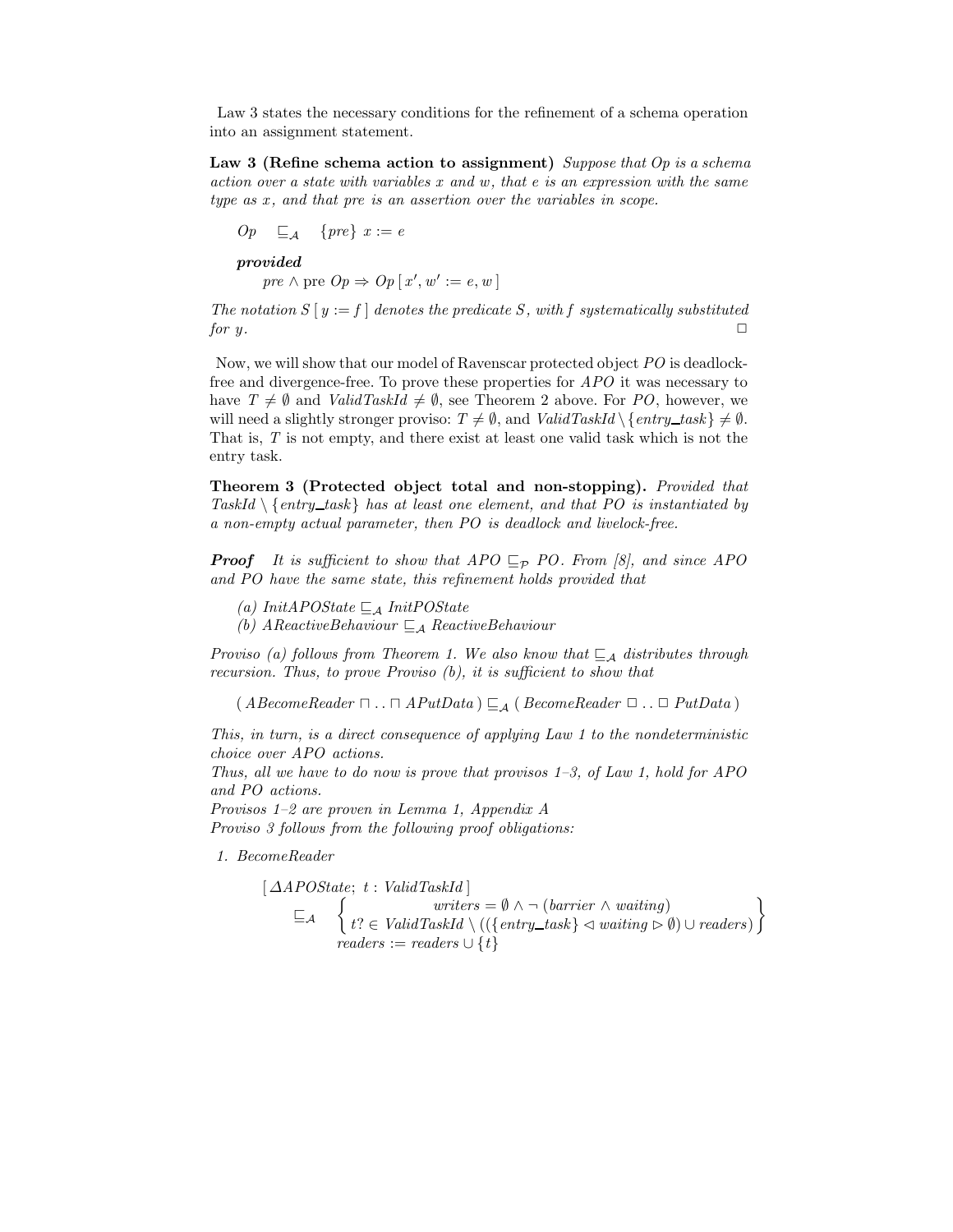*2. BecomeWriter*

[ ∆*APOState*; *t*? : *ValidTaskId* ]  $\sqsubseteq_{\mathcal{A}}$  *readers* ∪ *writers* = ∅∧¬ (*barrier* ∧ *waiting*)  $t \in ValidTaskId \setminus (\{entry\_task\} \triangleleft waiting \triangleright \emptyset)$  $\mathcal{L}$  $writers := \{t\}$ 

*3. ETEnter*

[ ∆*APOState*; *t*? : *ValidTaskId* ]

 $\sqsubseteq$ <sub>A</sub> {*readers* ∪ *writers* =  $\emptyset$  ∧ *barrier* ∧ ¬ *waiting*} *writers* := {*entry\_task*}

*4. ETWait*

[ ∆*APOState*; *t*? : *ValidTaskId* ] <sup>A</sup> {*readers* ∪ *writers* = ∅∧¬ *barrier* ∧ ¬ *waiting*} *waiting* := True

*5. ETStart*

[ ∆*APOState*; *t*? : *ValidTaskId* ]  $\sqsubseteq_{\mathcal{A}}$  { *readers* ∪ *writers* = Ø ∧ *barrier* ∧ *waiting* }  $writers, waiting := {entry\_task}$ , False

*6. ReaderLeave*

 $\Delta APOState; t$ ? : *ValidTaskId*  $\subseteq_{\mathcal{A}}$  {*t* ∈ *readers*} *readers* := *readers* \ {*t*}

*7. WriterLeave*

[ ∆*APOState*; *t*? : *ValidTaskId* ]

 $\subseteq$ <sub>*A*</sub> {*t* ∈ *writers*} *update\_bar* ! *data* ? *b* → *writers*, *barrier* := Ø, *b* 

*8. GetData*

 $\left[ \Delta APOState; t$ ? : *ValidTaskId*  $\right]$   $\subseteq$ <sub>*A*</sub>  $\{t \in readers \cup writers\}$  *Skip* 

*9. PutData*

 $\Delta APOState$ ; *t*? : *ValidTaskId*  $\subseteq$   $\{t \in writers\}$  *data* := *d* 

*Proof obligation (BecomeReader ) follows directly from Lemma 2, Appendix A.* The other obligations have similar proofs.

As a direct consequence of Theorem 3, *PO* must preserve the state invariants; otherwise the process is cannot be divergence-free. Thus, like protected objects, *PO* provides concurrent read-only access to the encapsulated data, and ensures mutual exclusion when that data could be updated. Also, by definition, *PO* complies with restriction R1–R4 in Section 2. Therefore, *PO* satisfies the expected properties of Ravenscar protected objects.

One important remark before finishing that section is that although the statement of Theorem 3 is about reactive behaviour properties, the proof is conducted entirely in Z. This means that Z tools (e.g. [14, 20, 22]), usually used for verifying sequential systems, can be used to provide proofs about concurrent programs as well. Also, we now have one language in which we can reason about both the state-oriented and behavioural properties of a given system. In turn, this means less overhead in reasoning about different properties of the system in different notations.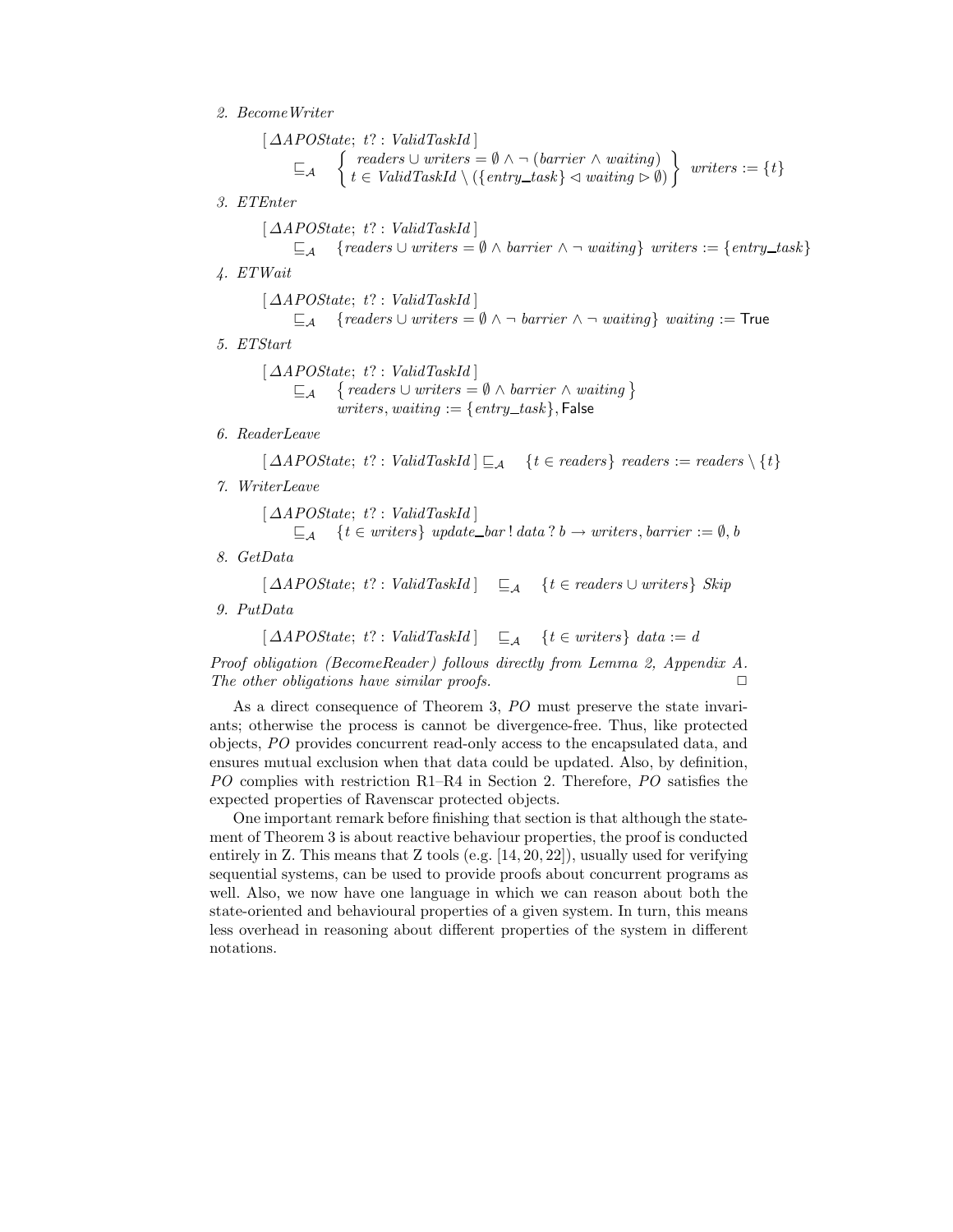# **6 Conclusions and related work**

The Ravenscar profile is a restricted tasking model of Ada—designed for verifiability, certifiability, and predictability. The Ravenscar profile provides a sharedvariable asynchronous tasking model for communications between tasks. This means that in Ravenscar, protected objects are important as the only mechanism for: encapsulating the data shared between the tasks, granting mutually exclusive access to that data, and providing condition synchronisation between the various tasks. In this report, we provided a formal model, in *Circus*, for Ravenscar protected objects. This is a novel contribution where the functional properties of Ravenscar protected objects have been completely formalised and verified.

Another formal model, presented in UPPAAL, of Ravenscar protected objects is provided in [15]. However, the UPPAAL model is mainly concerned with the timing of calls to protected objects. Also, being based on a model checking approach, the UPPAAL model of protected object was only verified for three tasks; no statement could be made by the authors about the validity of the model for a larger number of tasks. Unlike the work in [15] the proofs about our model are independent of the environment, i.e. the number of calling tasks and the details of which task is a reader and which task is a writer. Indeed, the proof technique presented in this report stand as an interesting result on its own. This is because, despite the fact that some of the properties verified are about the behavioural aspect of the model (e.g., freedom from deadlock), our proof-by-refinement approach enabled us to conduct all the proofs in Z—we believe that this approach can be easily adopted for reasoning about other *Circus* specifications.

The benefits of using Z to conduct proofs about concurrency are manifold. For example, we can hide the complicated details of the UTP semantics of *Circus* [24] away from the program verifier. Also, we can employ current tools for Z (e.g., CADiZ [22, 23], Z-Eves [20], or ProofPower [14]) and use them for reasoning about concurrent programs.

We are currently using the *Circus* model, presented here, as a basis for implementing CSP channels in Ravenscar. This is an essential part of a larger project [2] where we aim at a cost-effective technique for verifying Ravenscar programs against their *Circus* specifications.

## **7 Acknowledgements**

This work is partially supported by the QinetiQ company. Thanks are also due to Alan Burns and Ana Cavalcanti for their insightful comments and useful discussions.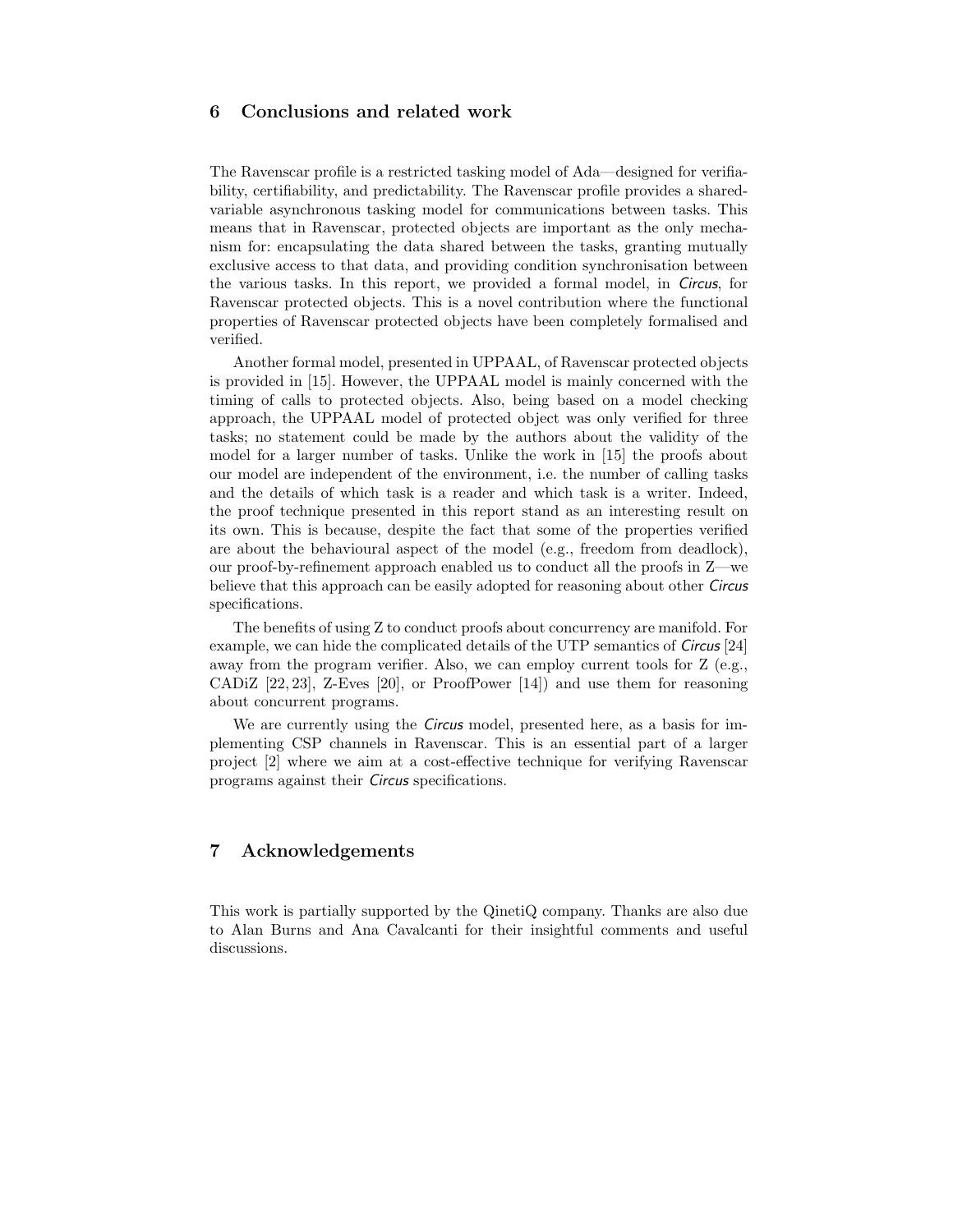## **References**

- 1. P. Amey and B. Dobbing. High Integrity Ravenscar. In *8th International Conference on Reliable Software Technologies — Ada-Europe 2003 (AE03)*, Toulouse, France, 2003. To appear.
- 2. D. M. Atiya and S. King. A compliance notation for verifying concurrent systems. In *ICSE02 – International Conference on Software Engineering*, pages 731–732, Orlando, USA, 2002.
- 3. J. Barnes. *Programming in Ada 95*. Addison-Wesley, 2nd edition, 1998.
- 4. A. Burns, B. Dobbing, and G. Romanski. The Ravenscar tasking profile for high integrity real-time programs. In L. Asplund, editor, *Ada-Europe 98*, volume 1411 of *Lecture Notes in Computer Science*, pages 263–275. Springer-Verlag, 1998.
- 5. A. Burns, B. Dobbing, and T. Vardanega. Guide for the use of the Ada Ravenscar Profile in high integrity systems. Technical Report YCS-2003-348, Department of Computer Science, University of York, January 2003.
- 6. A. Burns and A. Wellings. *Concurrency in Ada*. Cambridge University Press, 2nd edition, 1998.
- 7. A . L. C. Cavalcanti, A . C. A . Sampaio, and J. C. P. Woodcock. Refinement of actions in *Circus*. In *Proceedings of REFINE'2002*, Electronic Notes in Theoretical Computer Science, 2002.
- 8. A. L. C. Cavalcanti, A. C. A. Sampaio, and J. C. P. Woodcock. A refinement strategy for *Circus*. *to appear in Formal Aspects of Computing*, 2003.
- 9. E. W. Dijkstra. *A Discipline of Programming*. Prentice Hall, Englewood Cliffs, New Jersey, 1976.
- 10. C. Fischer. How to Combine Z with a Process Algebra. In J. P. Bowen, A. Fett, and M. G. Hinchey, editors, *Proceedings of the 11th International Conference of Z Users (ZUM'98)*, volume 1493 of *Lecture Notes in Computer Science*, pages 5–23, Germany, 1998. SpringerVerlag.
- 11. C. A. R. Hoare. *Communicating Sequential Processes*. Prentice-Hall, London, 1985.
- 12. C. A. R. Hoare and He Jifeng. *Unifying Theories of Programming*. Series in Computer Science. Prentice Hall, 1998.
- 13. ISO/IEC 13568:2002. Information technology—Z formal specification notation syntax, type system and semantics. International Standard.
- 14. Lemma 1 Ltd. *ProofPower Compliance Tool: User Guide*. 2000.
- 15. K. Lundqvist, L. Asplund, and S. Michell. A Formal Model of the Ada Ravenscar Tasking Profile; Protected Objects. In M. G. Harbour and J. A. de la Puente, editors, *Reliable Software Technologies, Proceedings of the Ada Europe Conference.*, volume 1622 of *Lecture Notes in Computer Science*, pages 12–25, Santander, 1999. Springer-Verlag.
- 16. MITRE Corporation. Ada Reference Manual, ISO/IEC 8652:1995(E) with Technical Corrigendum 1, 2000.
- 17. Carroll Morgan. The specification statement. *ACM Transactions on Programming Languages and Systems*, 10(3):403–419, 1988.
- 18. Carroll Morgan. *Programming from Specifications*. Prentice Hall International, 2nd ed. edition, 1994.
- 19. A. W. Roscoe. *The Theory and Practice of Concurrency*. International Series in Computer Science. Prentice Hall, 1998.
- 20. M. Saaltink. The Z/EVES system. In J. P. Bowen, M. G. Hinchey, and D. Till, editors, *ZUM'97: The Z Formal Specification Notation, 10th International Conference of Z Users*, volume 1212 of *Lecture Notes in Computer Science*, pages 72–85. Springer-Verlag, 1997.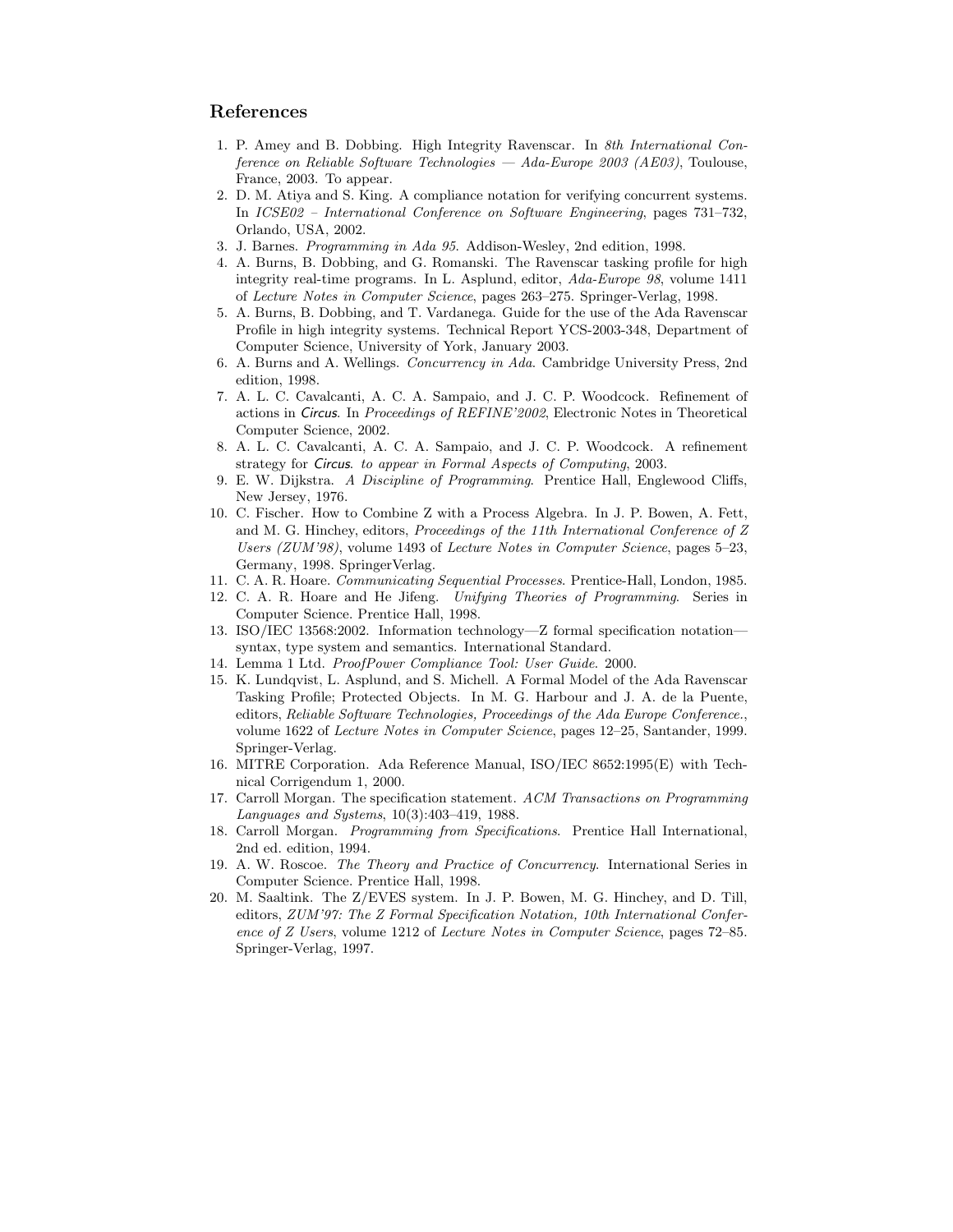- 21. A . C. A . Sampaio, J. C. P. Woodcock, and A . L. C. Cavalcanti. Refinement in *Circus*. In L.-H. Eriksson and P. Lindsay, editors, *FME 2002 — Formal Methods Europe*, volume 2391 of *Lecture Notes in Computer Science*, pages 451–470. Springer-Verlag, 2002.
- 22. I. Toyn. Formal reasoning in the Z notation using CADiZ. In N. A. Merriam, editor, *2nd International Workshop on User Interface Design for Theorem Proving Systems*, 1996.
- 23. I. Toyn and J. A. McDermid. CADiZ: An architecture for Z tools and its implementation. *Software Practice and Experience*, 25(3):305–330, 1995.
- 24. J. C. P. Woodcock and A. L. C. Cavalcanti. The Semantics of Circus. In D. Bert, J. P. Bowen, M. C. Henson, and K. Robinson, editors, *ZB 2002: Formal Specification and Development in Z and B*, volume 2272 of *Lecture Notes in Computer Science*, pages 184–203. Springer-Verlag, 2002.
- 25. Jim Woodcock and Jim Davies. *Using Z—Specification, Refinement, and Proof*. Prentice Hall, 1996.

## **A Lemmas**

This appendix presents the lemmas, used inside the proof of Theorem 3, and their proofs.

**Lemma 1 (Protected object refinement, Law 1 provisos (1) and (2)).** *In applying Law 1 in our proof that APO is refined by PO , provisos (1–2) hold.*

*Proof Proviso (2) is trivially satisfied, since the abstract sets are all types. Proviso (1) requires that at least one branch in PO has a true guard and nonempty range of input. That is,*

```
( readers = ∅∧¬ (barrier ∧ waiting) ∧
  ValidTaskId \setminus ((\{entry\_task\} \lhd waiting \rhd \emptyset) \cup readers) \neq \emptyset)∨
( readers ∪ writers = ∅∧¬ (barrier ∧ waiting) ∧
  ValidTaskId \setminus (\{entry\_task\} \triangleleft waiting \triangleright \emptyset) \neq \emptyset)∨
readers \cup writers = \emptyset \wedge barrier \wedge \neg waiting \wedge {entry_task} \neq \emptyset∨
readers ∪ writers = \emptyset \land \neg barrier \land \neg waiting \land {entry_task} \neq \emptyset∨
readers \cup writers = \emptyset \wedge barrier \wedge waiting \wedge {entry_task} \neq \emptyset∨
readers \neq \emptyset∨
writers \neq \emptyset∨
readers ∪ writers \neq Ø
∨
writers \neq \emptyset \land T \neq \emptyset
```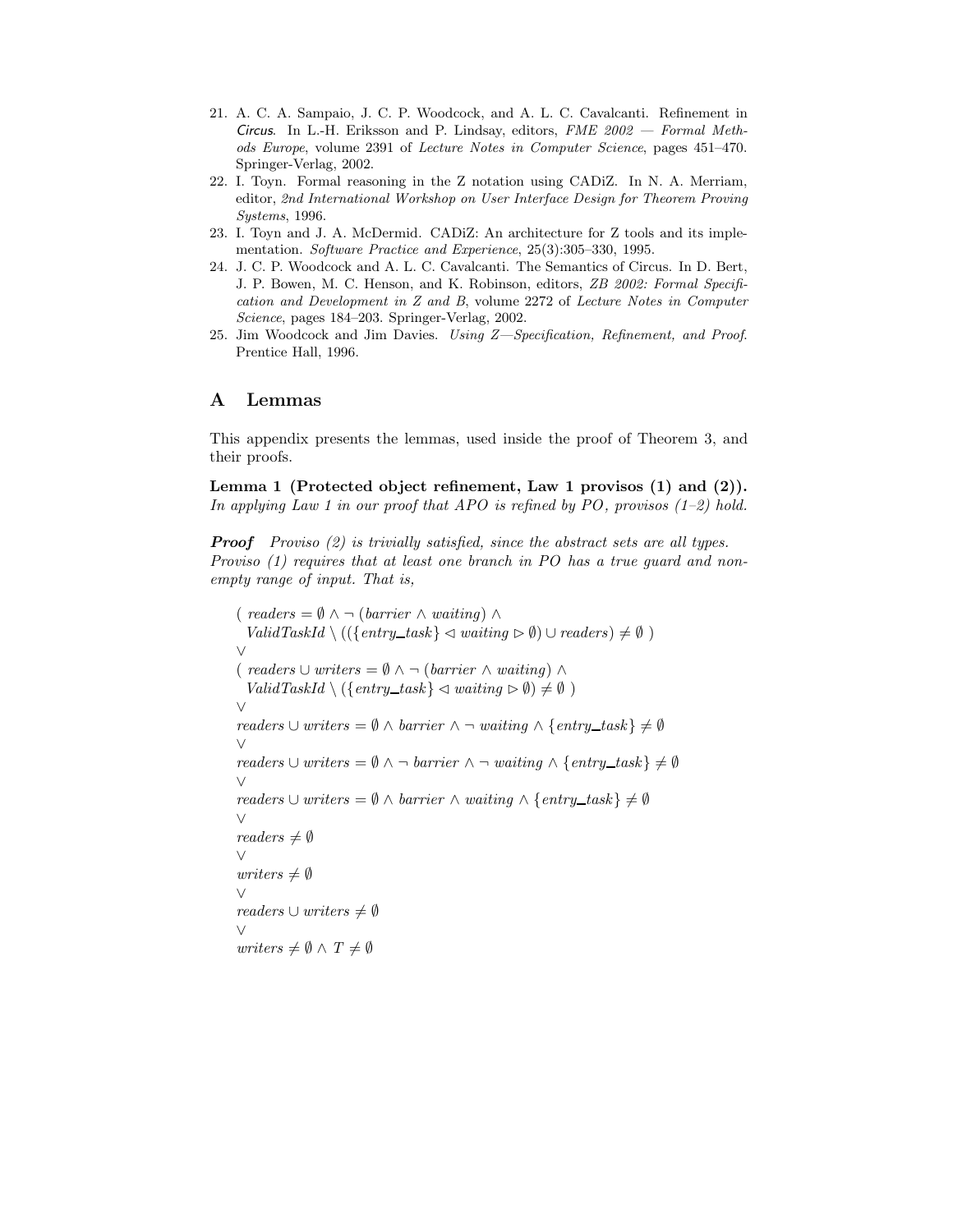*This may be simplified in the propositional calculus to*

*readers* ∪ *writers* =  $\emptyset \land \neg$  *barrier*  $\land$  *waiting*  $\Rightarrow$  {*entry\_task*}  $\neq$  *ValidTaskId* 

*providing that the assumptions of Theorem 3 hold: that ValidTaskId*\{*entry task*} *and T are non-empty. Thus, if no tasks are currently reading or writing, and the barrier is closed, and the entry task is waiting, then PO will deadlock if the entry task is the only valid task. In this case, the entry task can make progress only when the barrier opens; but this depends on another task completing its writing, and there is no other task. Deadlock is avoided if ValidTaskId*  $\{entry\_task\} \neq \emptyset$ *.*  $\Box$ 

**Lemma 2 (Correctness of action** *BecomeReader***).** *Applying Law 1 to prove that APO is refined by PO , then the correctness of BecomeReader requires us to prove an instance of proviso (3):*

 $\Box APOState; t$ ? : *ValidTaskId*  $\Box A$  *readers* := *readers*  $\cup$  {*t*}

*Proof Unfortunately, this is simply not true: we cannot prove it, because we have lost the guard and restrictions on t . Instead, we must first use Law 2 to preserve this information.*

```
BecomeReader
= \{ by definition \}writers = ∅∧¬ (barrier ∧ waiting) &
      read ? t : ValidTaskId \setminus (({entry\_task} \leq waiting \triangleright \emptyset) \cup readers) \rightarrowreaders := readers \cup \{t\}= \{ by Law 2 \}writers = \emptyset ∧ ¬ (barrier ∧ waiting) &
      read ? t : ValidTaskId \setminus (({entry\_task} \leq waiting \triangleright \emptyset) \cup readers) \rightarrow
writers = ∅∧¬ (barrier ∧ waiting)
               t \in ValidTaskId \setminus (({entry\_task} \leq waiting \rhd \emptyset) \cup readers)\mathcal{L}readers := readers \cup {t}
```
*This means that we should prove that*

[ ∆*APOState*; *t*? : *ValidTaskId* ]  $\sqsubseteq_{\mathcal{A}}$  *writers* = ∅∧¬ (*barrier* ∧ *waiting*)  $t \in ValidTaskId \setminus (({entry\_task} \leq waiting \rhd \emptyset) \cup readers)$  $\mathcal{L}$  $readers := readers \cup \{t\}$ 

*Applying Law 3, and noting that* θ*APOState* = θ*POState, we should prove*

 $writers = ∅ ∧ (¬ barrier ∨ ¬ waiting) ∧$ *t* ∈ *ValidTaskId*  $\setminus ((\{entry\_task\} \lhd waiting \rhd \emptyset) \cup readers) \wedge$ *POState* ⇒  $POState'$  [  $readers' := readers \cup \{t\}$ ;  $data', barrier', waiting', writers' := data, barrier, waiting, writers$